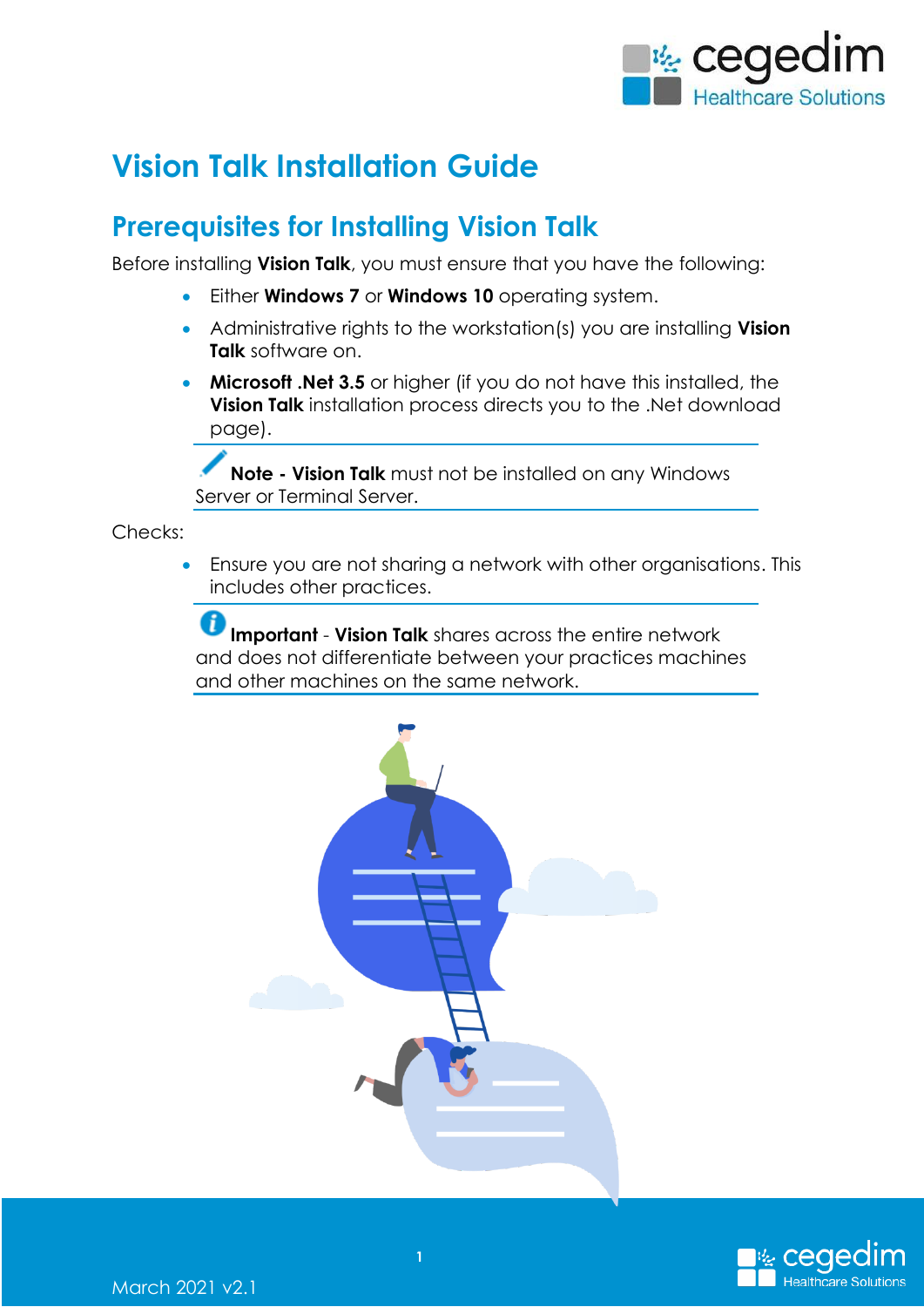

### **Other Points to Note**

- **Vision Talk** is installed on your local machine and can be used in conjunction with **Remote Desktop Applications (RDP)** and hosted systems.
- **Vision Talk** is not dependent on any **Cegedim Healthcare Solution** clinical software components and can be installed on any **Windows 7** or **10** workstation.
- **Vision Talk** allows you to interact with all workstations running this application within the same local network. **Vision Talk** can be used at branch locations but does not differentiate between locations.
- You can store the **Vision Talk** installer on a network drive or portable device for installation on each workstation requiring the software. The license key must be entered on each installation.
- There are no associated data files with the application, all application data is stored in the Windows registry.
- **Vision Talk** automatically adds a Windows Firewall exception entry to your workstation (this is needed to transmit messages). However, if your workstation uses a different firewall application, you must manually configure this yourself. External firewalls, for example, routers, need not be adjusted.
	- Application location: C:\Program Files\INPS\Vision Talk\VisionTalk.exe
	- **Vision Talk** uses the following ports which cannot be changed:

| <b>Conversation</b> | <b>Panic Alert</b> |
|---------------------|--------------------|
| 52737 TCP           | 52734 UDP          |
| 52738 UDP           | 52735 TCP          |
| 52739 UDP           |                    |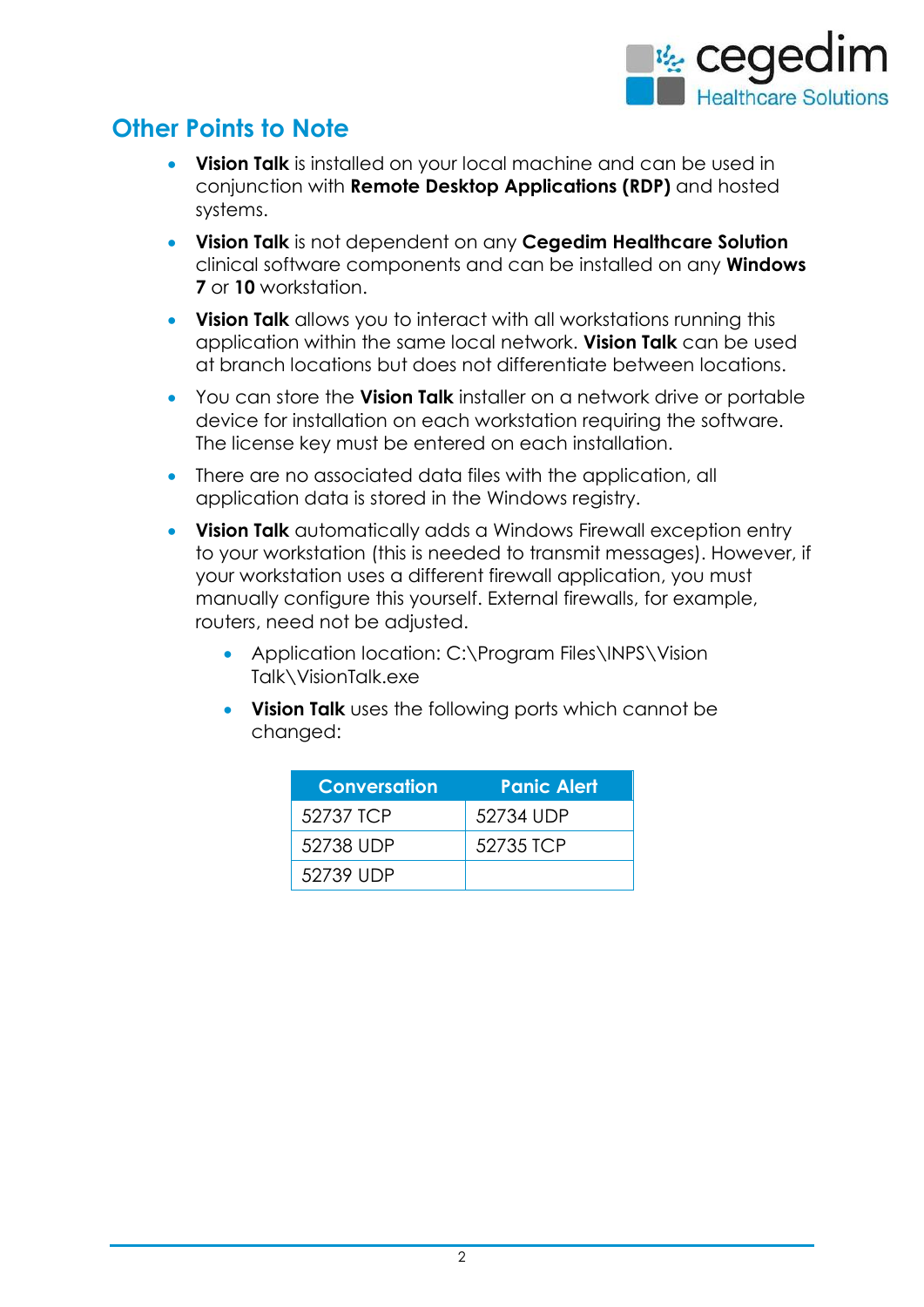

## **Installation**

#### To install **Vision Talk**:

- 1. Select the following link <https://info.visionhealth.co.uk/hubfs/VisionTalkInstall.exe> to download the **Vision Talk** files.
- 2. Next, select **Run**:

| <b>File Download - Security Warning</b>                                                                                                                                                  |  |
|------------------------------------------------------------------------------------------------------------------------------------------------------------------------------------------|--|
| Do you want to run or save this file?                                                                                                                                                    |  |
| <br>Name: VisionTalkSetup.exe<br>Type: Application, 2.91MB<br>From: www.inps.co.uk<br>Save<br>Run<br>Cancel                                                                              |  |
| While files from the Internet can be useful, this file type can<br>potentially harm your computer. If you do not trust the source, do not<br>run or save this software. What's the risk? |  |

3. If prompted with the **Internet Explorer - Security Warning**, select **Run**  again:

|           | <b>Internet Explorer - Security Warning</b>                                                                                                                                         |  |
|-----------|-------------------------------------------------------------------------------------------------------------------------------------------------------------------------------------|--|
| software? | The publisher could not be verified. Are you sure you want to run this                                                                                                              |  |
|           | Name: VisionTalkSetup.exe                                                                                                                                                           |  |
|           | Publisher: Unknown Publisher                                                                                                                                                        |  |
|           | Don't Run<br>Run                                                                                                                                                                    |  |
|           | This file does not have a valid digital signature that verifies its publisher. You<br>should only run software from publishers you trust. How can I decide what<br>software to run? |  |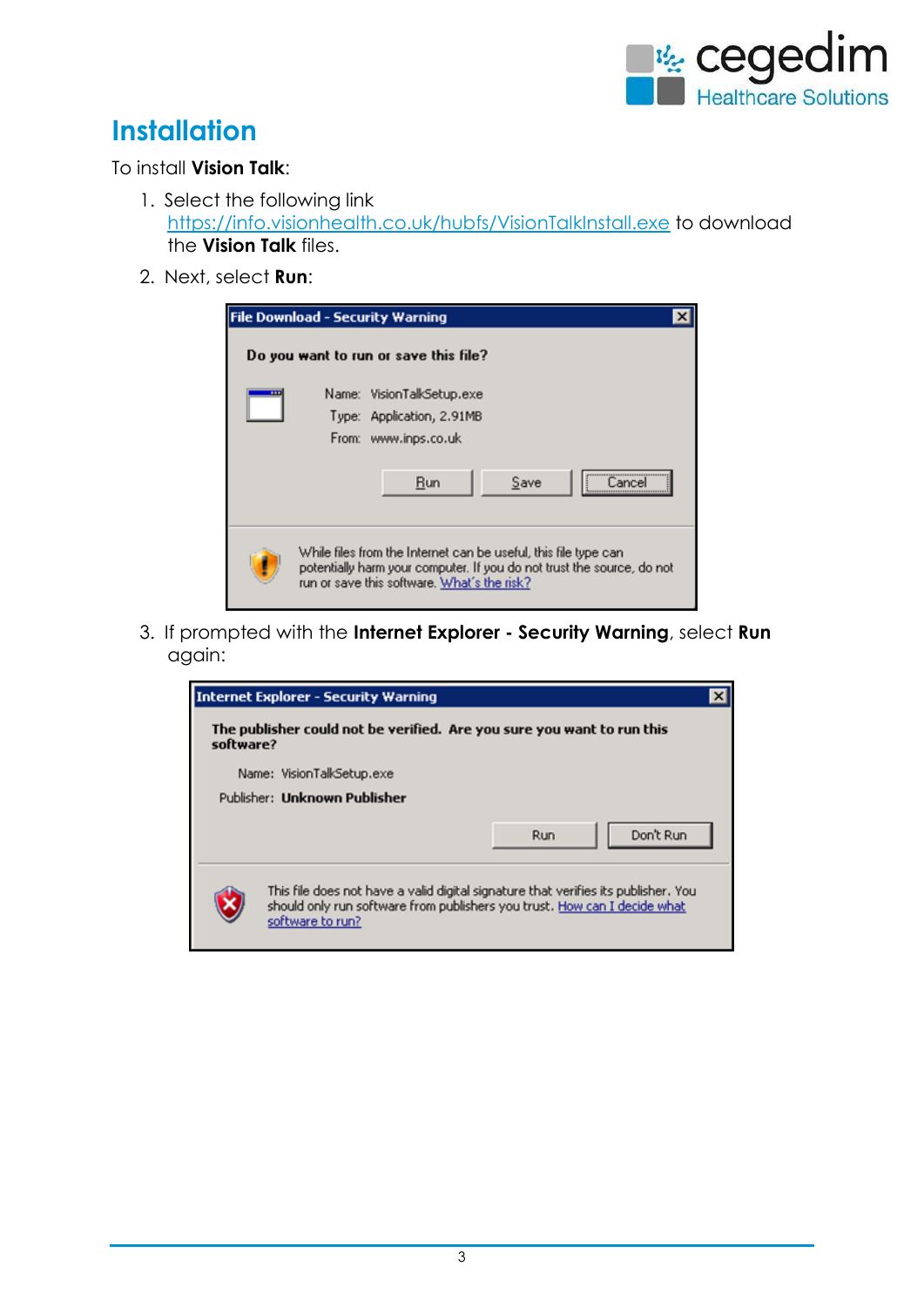

4. The **Vision Talk - InstallShield Wizard** starts which guides you through the installation process. Select **Next we areally continue:** 

| VisionTalk - InstallShield Wizard |                                                                                                                                                                   | $\vert x \vert$ |
|-----------------------------------|-------------------------------------------------------------------------------------------------------------------------------------------------------------------|-----------------|
|                                   | Welcome to the InstallShield Wizard for<br>VisionTalk V1.1.0.1<br>The InstallShield® Wizard will install VisionTalk on your<br>computer. To continue, click Next. |                 |
|                                   | Cancel<br>< Back<br>Next >                                                                                                                                        |                 |

5. Then, if you agree to the terms of the license agreement, select *I*  accept the terms of the license agreement, select **Next** [ **Next**>

| VisionTalk - InstallShield Wizard               |                                                                                                                                                                                                                                                         | ×              |
|-------------------------------------------------|---------------------------------------------------------------------------------------------------------------------------------------------------------------------------------------------------------------------------------------------------------|----------------|
| <b>License Agreement</b>                        | Please read the following license agreement carefully.                                                                                                                                                                                                  |                |
| LICENCE AGREEMENT<br><b>BETWEEN:</b><br>(1)     | In Practice Systems Limited whose registered office is at the Bread Factory, 1A                                                                                                                                                                         |                |
| <b>AND</b><br>$\left(2\right)$<br>['Licensee']. | Broughton Street, Battersea, London SW8 3QJ ['Licensor'];<br>THE LICENSEE whose registered office is detailed on the quotation provided                                                                                                                 |                |
| 1. Introduction                                 | The Licensor agrees to license software as defined below to the Licensee, in<br>accordance with these terms and conditions and the Licensee acknowledges that it is<br>licensed to use such software subject to these terms and conditions ('Licence'). |                |
| I accept the terms of the license agreement     |                                                                                                                                                                                                                                                         |                |
|                                                 | I do not accept the terms of the license agreement                                                                                                                                                                                                      |                |
| <b>InstallShield</b>                            |                                                                                                                                                                                                                                                         |                |
|                                                 | < Back                                                                                                                                                                                                                                                  | Next<br>Cancel |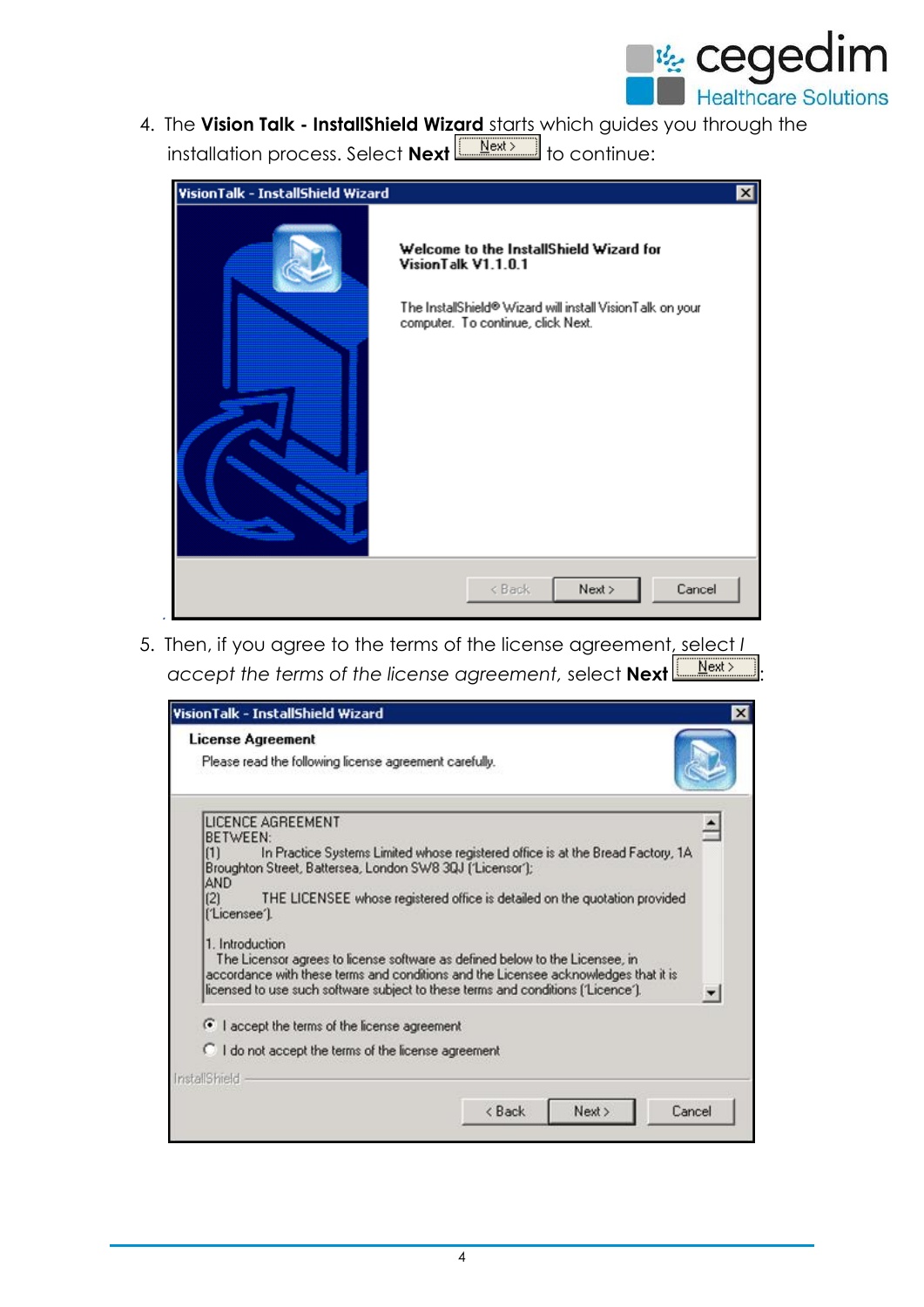

6. Select **Install** to begin the installation of **Vision Talk** files onto your local workstation**:**

| VisionTalk - InstallShield Wizard                                                                                  |                   | ×l     |
|--------------------------------------------------------------------------------------------------------------------|-------------------|--------|
| Ready to Install the Program<br>The wizard is ready to begin installation.                                         |                   |        |
| Click Install to begin the installation.                                                                           |                   |        |
| If you want to review or change any of your installation settings, click Back. Click Cancel to exit<br>the wizard. |                   |        |
| InstallShield                                                                                                      |                   |        |
|                                                                                                                    | < Back<br>Install | Cancel |

7. The **VisionTalk – InstallShield Wizard** now checks .Net 3.5 (minimum) is loaded. Select **Next** [ <u>Next > 1</u>.

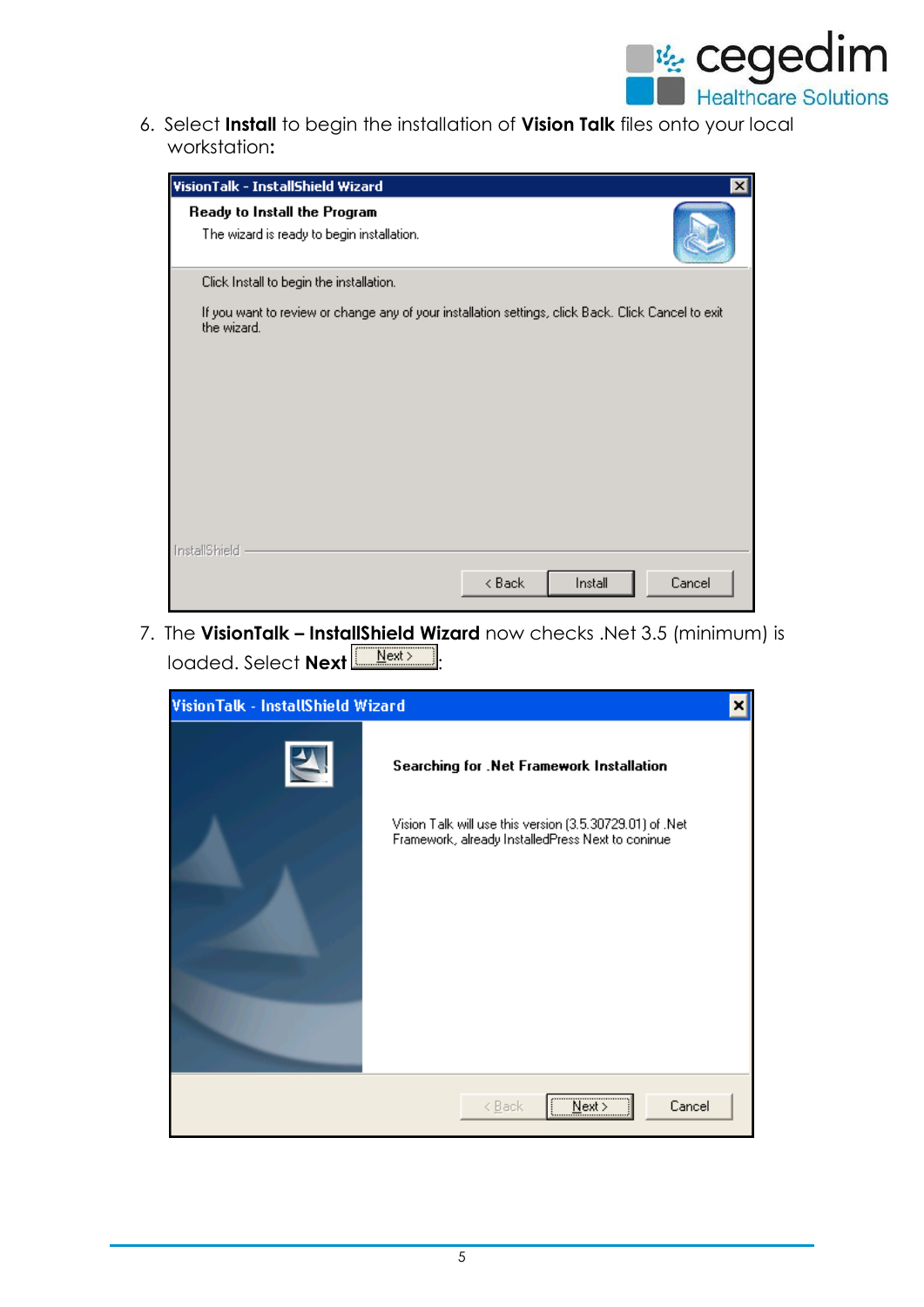

**Note** - If the required .Net version is not installed the installer directs you to a location from where it can be downloaded. Follow the on screen instructions for this. You have to start the **Vision Talk** install again afterwards if your computer is rebooted.

8. When the installation is complete, you are prompted with a confirmation of the software version. Select **Finish** to complete the installation:

| VisionTalk - InstallShield Wizard |                                                                                                               |  |
|-----------------------------------|---------------------------------------------------------------------------------------------------------------|--|
|                                   | InstallShield Wizard Complete<br>InstallShield Wizard has finished installing VisionTalk, version-<br>1.1.0.1 |  |
|                                   | Finish<br>< Back<br>Cancel                                                                                    |  |

9. The **Preferences** screen displays:

|                              | <b>Preferences</b>                                                                                                                               | $\vert x \vert$      |
|------------------------------|--------------------------------------------------------------------------------------------------------------------------------------------------|----------------------|
| Enter the<br>location of the | This Location Description                                                                                                                        | <b>BK</b><br>Cancell |
| workstation<br>here          | Prompt for your Vision Talk name on startup<br>Set the transparency of Panic Alert Icon<br>Opacity:                                              | Apply                |
|                              | 20%<br>100%<br>Background colour<br>100 %<br>Set the transparency of Conversation Icon-<br>Opacity.<br>$\rightarrow$<br>$\overline{\phantom{a}}$ |                      |
|                              | 20%<br>100%<br>Background colour<br>100 <sub>x</sub><br>Automatically remove conversations After 1 hour<br>$\mathbf{v}$                          |                      |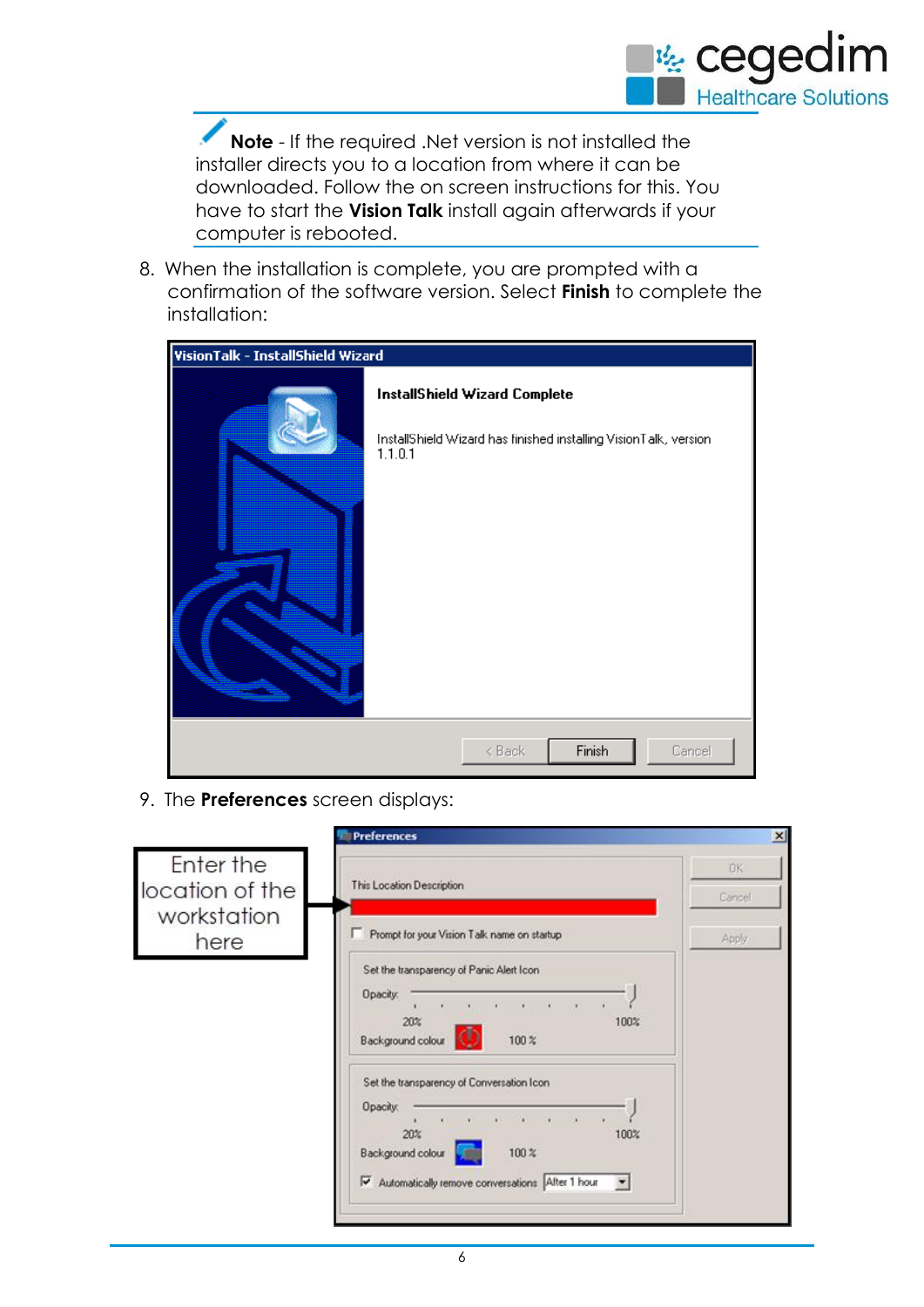

10.Complete as required:

- **This Location Description** A mandatory free text entry which is used to identify the location of the workstation. This is displayed when an alert is raised. It defaults to the workstation name on installation, but you are advised to change it to a location description that the rest of the network users would recognise. You are free to change the location description at any time.
- **Prompt for your Vision Talk name on start up** If this selection is ticked, you are prompted to enter your **Vision Talk** name when **Vision Talk** starts. This is a particularly useful setting for workstations that are used by more than one person or those with a common Windows login name.
- **Set the transparency of Panic Alert icon** Move the slider on the opacity bar to increase or decrease the transparency of the Panic Alert icon. Move nearer to 100% to make the colour more solid or, towards 20% to make the colour more transparent. Making the icons transparent allows you have the icons on the desktop without obscuring what is underneath.
- **Background colour**  $\overline{\mathbf{D}}$  This displays the current colour for the Panic Alert icon. The default colour is red. You can change the colour by clicking on the existing colour and changing the selection.
- **Set the transparency of Conversation icon** Move the slider on the opacity bar to increase or decrease the transparency of the Conversation icon. Move nearer to 100% to make the colour more solid, or towards 20% to make the colour more transparent. Making the icons transparent allows you have the icons on the desktop without obscuring what is underneath.



- **Background colour This displays the current colour for the** Conversation icon. The default colour is blue. You can change the colour by clicking on the existing colour and changing the selection.
- **Automatically remove conversations** From here you can select when you want messages to be removed. You have a choice of between 1 and 12 hours. The default and recommended setting is 1 hour.

**Note** - Messages cannot be saved in the **Conversation** application.

11.Select **Apply** and then **OK** to save any changes to your Vision Talk preferences.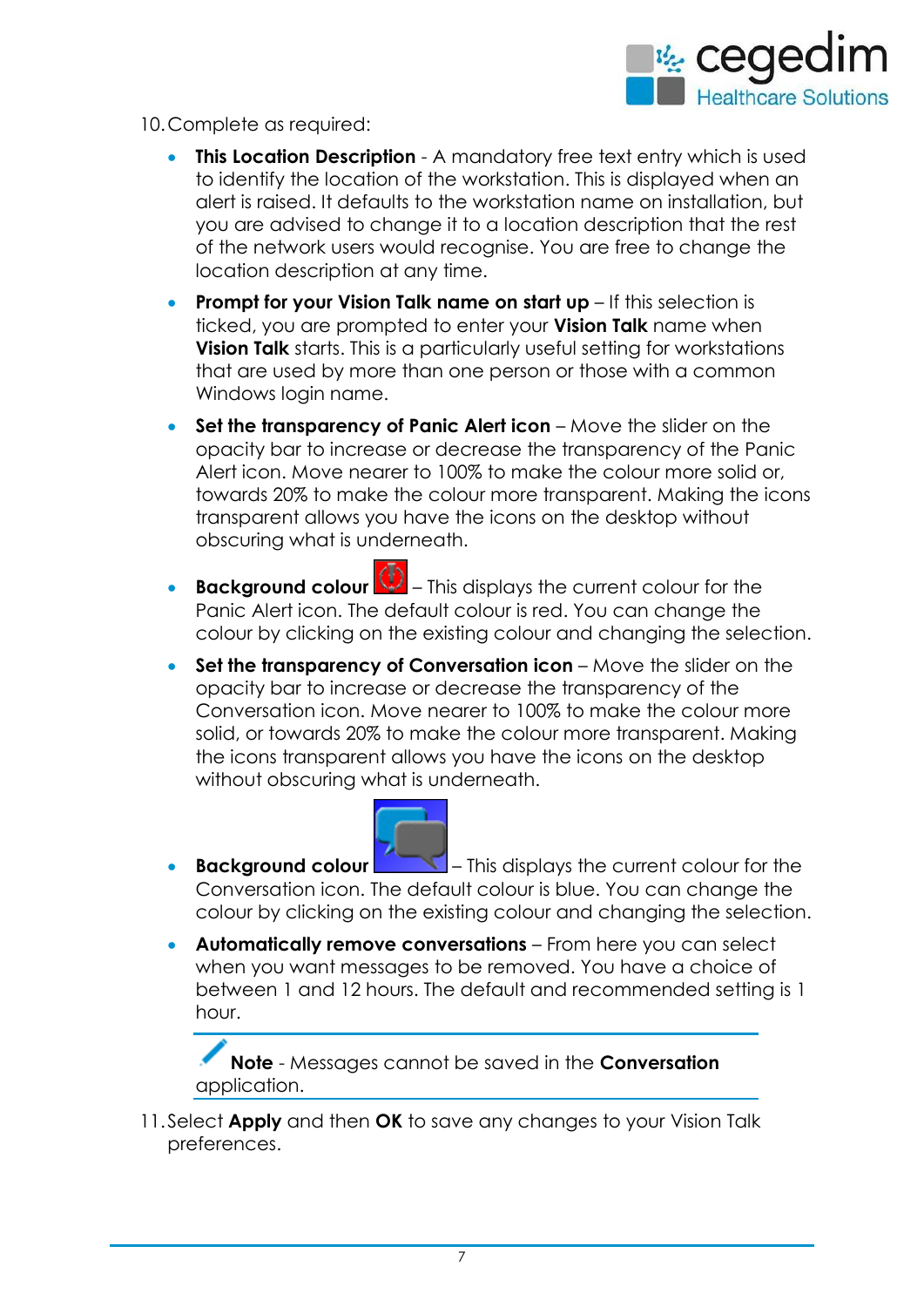

12.You are then prompted to activate your license. Your license ID and number of licenses purchased were provided in your order confirmation:

| firewalls you may have installed. | Licence ID and Password are correct, and temporarily disable any personal | Please use the Licence ID and Password given to you to activate. An Internet<br>connection is required. If you encounter an error, please double-check that the |
|-----------------------------------|---------------------------------------------------------------------------|-----------------------------------------------------------------------------------------------------------------------------------------------------------------|
| Licence ID:                       |                                                                           | Get ID from other users                                                                                                                                         |
| Password:                         |                                                                           |                                                                                                                                                                 |
|                                   | Workstation ID: 00:50:56:C0:00:08 172.17.158.189                          |                                                                                                                                                                 |

- **License ID** You can select Get ID from other users, which checks for other instances of Vision Talk running at your practice and copies the license ID. If this cannot be obtained please enter the license ID manually.
- **Password** The password is your five character **Cededim Healthcare Solutions** user number, for example A0123 or 32152.

**Note** - You must have an internet connection to activate your license.

13. The **Activation Successful** screen displays, select **OK**.

14.You are then prompted to enter your **Vision Talk User Name**:

| <b>Vision Talk</b>                                                                                           |                             |        |  |
|--------------------------------------------------------------------------------------------------------------|-----------------------------|--------|--|
| User Name:                                                                                                   | Dr.Robinson                 | Change |  |
|                                                                                                              | Revert to Windows user name | Cancel |  |
| There are no unread conversations. All current conversations will be removed if the user name<br>is changed. |                             |        |  |

 The username displays as your identifier when you send and receive messages and Alerts. It is especially important that you check this if you share the workstation with other people.

You can either:

- Type in your preferred username, or
- Revert to Windows username. The initial username for all **Vision Talk** users is set to the Windows username.